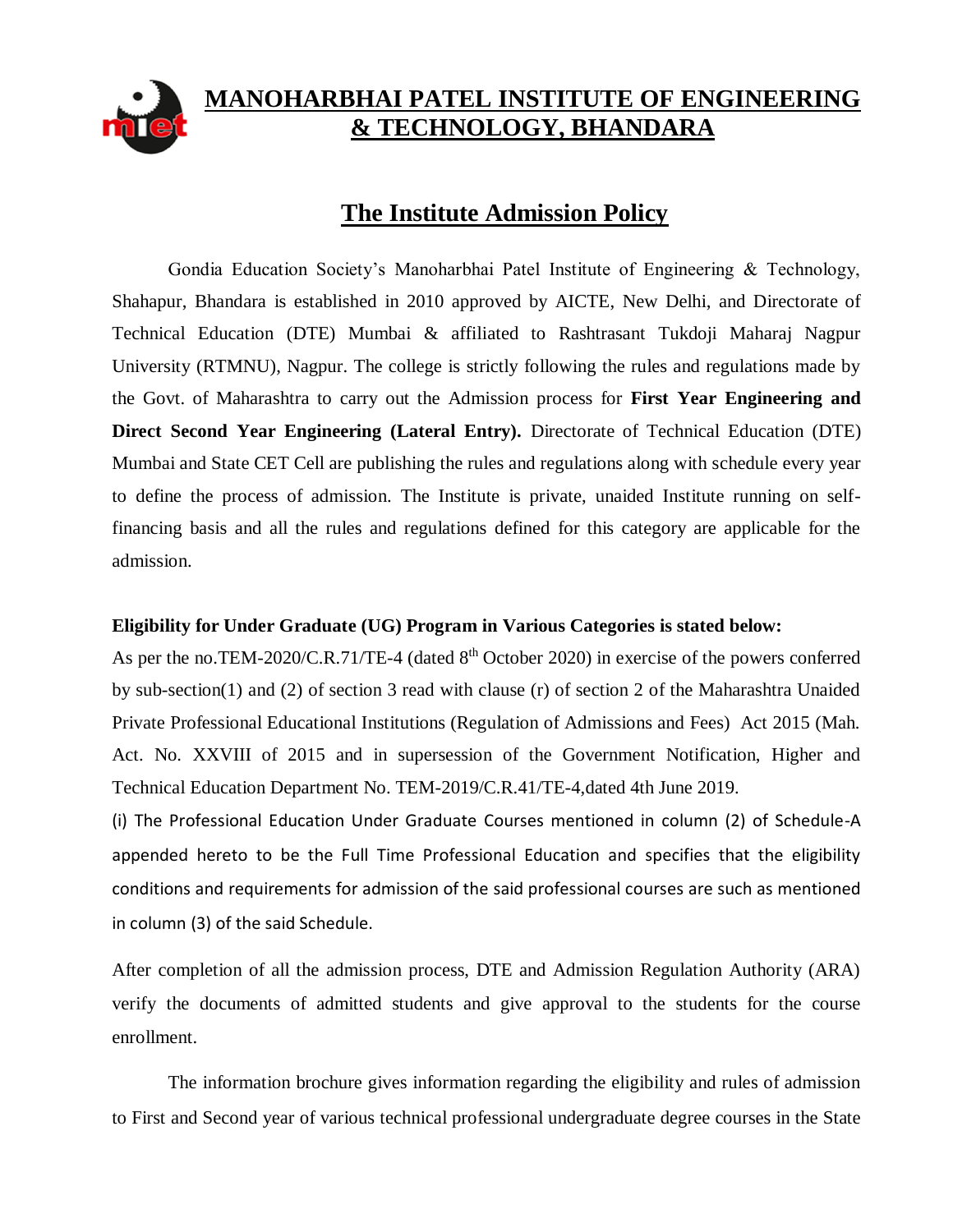of Maharashtra. This also provides information about invitation of applications for admission, preparation of merit list, distribution of seats, details of reservation, various rounds and stages of Centralized Admission Process (CAP), admissions in Institutional Quota seats and vacant seats after CAP, supernumerary seats, refund of fees, etc.

### **Eligibility Rules for B Tech Program**

#### **(A) First Year Admission. –**

#### **(1) Maharashtra State Candidature Candidates. –**

(i) The Candidate should be an Indian National;

(ii) Passed HSC or its equivalent examination with Physics and Mathematics as compulsory subjects along with one of the Chemistry or Biotechnology or Biology or Technical Vocational subject or Computer Science or Information Technology or Informatics Practices or Agriculture or Engineering Graphics or Business Studies and obtained at least 45 % marks (at least 40 % marks, in case of Backward Class categories, Economically Weaker Section and Persons with Disability category candidates belonging to Maharashtra State), in the above subjects taken together; and the Candidate should have appeared in all the subjects in CET and should obtain non zero score in CET conducted by the Competent Authority;

#### Or

(ii)Passed Diploma in Engineering and Technology and obtained at least 45 % marks (at least 40 % marks, in case of Backward Class categories, Economically Weaker Section and Persons with Disability category candidates belonging to Maharashtra State);

## **(2) All India Candidature Candidates, Union Territory of Jammu and Kashmir and Union Territory of Ladakh Migrant Candidature Candidates. –**

(i) The Candidate should be an Indian National;

(ii) Passed HSC or its equivalent examination with Physics and Mathematics as compulsory subjects along with one of the Chemistry or Biotechnology or Biology or Technical Vocational subject or Computer Science or Information Technology or Informatics Practices or Agriculture or Engineering Graphics or Business Studies or Electronics or Entrepreneurship and obtained at least 45% marks (at least 40% marks, in case of Backward Class categories, Economically Weaker Section and Persons with Disability category candidates belonging to Maharashtra State) in the above subjects taken together; and should obtain non zero positive score in JEE (Main)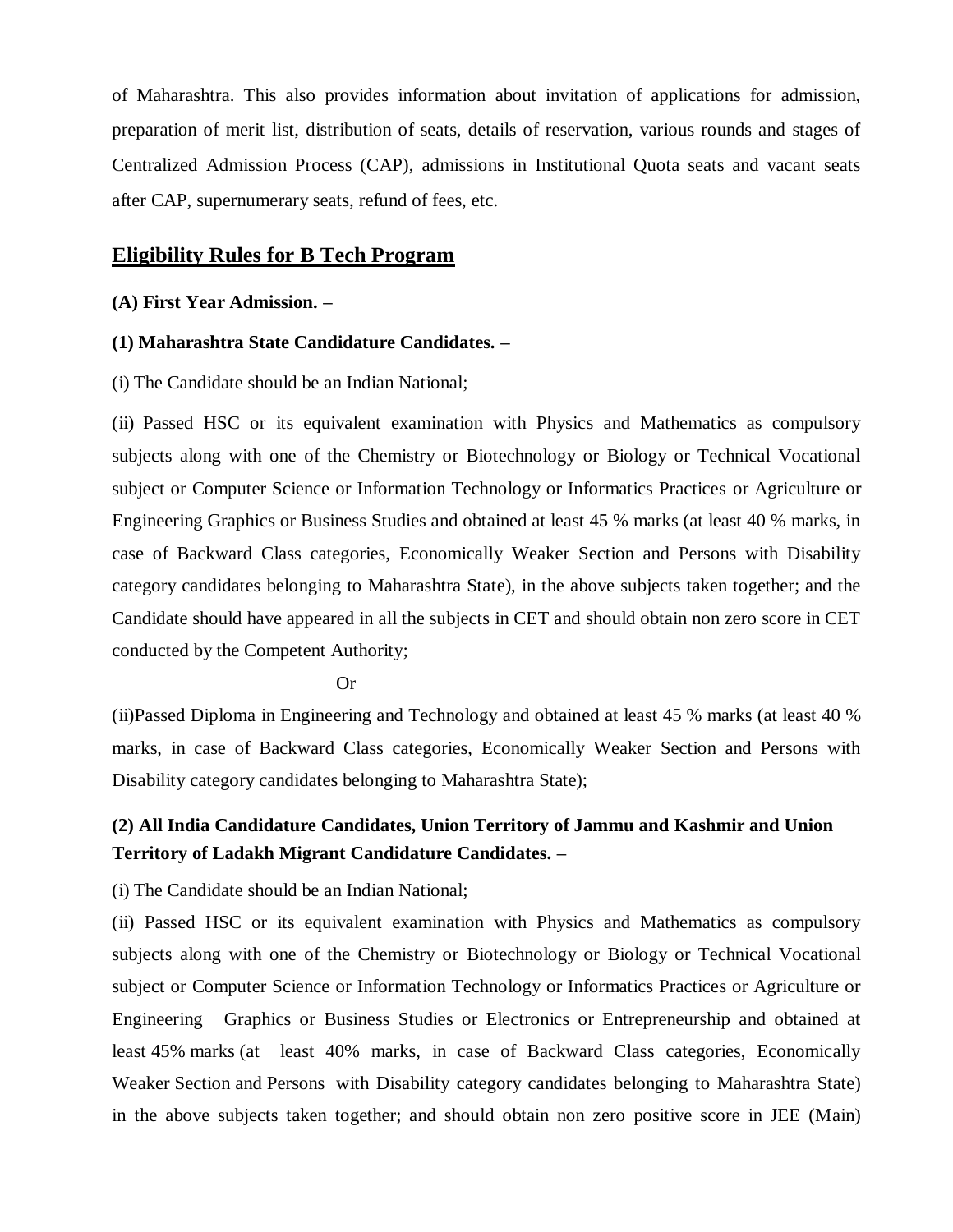B.E./B.Tech or the Candidate should have appeared in all the subjects in CET and should obtain non zero score in MHT CET 2021conducted by the Competent Authority. However, preference shall be given to the Candidate obtaining non zero positive score in JEE (Main) B.E./B.Tech over the Candidates who obtained non zero score in MHT CET 2021;

Or

(ii) Passed Diploma in Engineering and Technology and obtained at least 45 % marks (at least 40 % marks, in case of Backward Class categories, Economically Weaker Section and Persons with Disability category candidates belonging to Maharashtra State );

# **(3) NRI / OCI / PIO, Children of Indian workers in the Gulf countries and Foreign National Candidature Candidates. –**

(i) The candidate should have passed the HSC or its equivalent examination with Physics and Mathematics as compulsory subjects along with one of the Chemistry or Biotechnology or Biology or Technical Vocational subject or Computer Science or Information Technology or Informatics Practices or Agriculture or Engineering Graphics or Business Studies, and obtained at least 45 % marks in the above subjects taken together;

(ii) Any other criterion declared from time to time by the appropriate authority as defined under the Act.

# **(B)Direct Second Year (Lateral Entry) Admission of students to B Tech Programs**

### **For Maharashtra State Candidature Candidates and All India Candidature Candidates, -**

(i) The Candidate should be an Indian National;

(ii) Passed Diploma Course in Engineering and Technology with at least 45% marks (40% marks in case of candidates of Backward Class categories, Economically Weaker Section and Persons with Disability category belonging to Maharashtra State) in appropriate branch of Engineering and Technology from an All India Council for Technical Education or Central or State Government approved Institution or its equivalent; or (ii) Passed B.Sc. Degree from a University Grants Commission (UGC) or Association of Indian Universities recognized University with at least 45% marks (40% in case of candidates of Backward Class categories, Economically Weaker Section and Persons with Disability category belonging to Maharashtra State ) and passed HSC or its equivalent